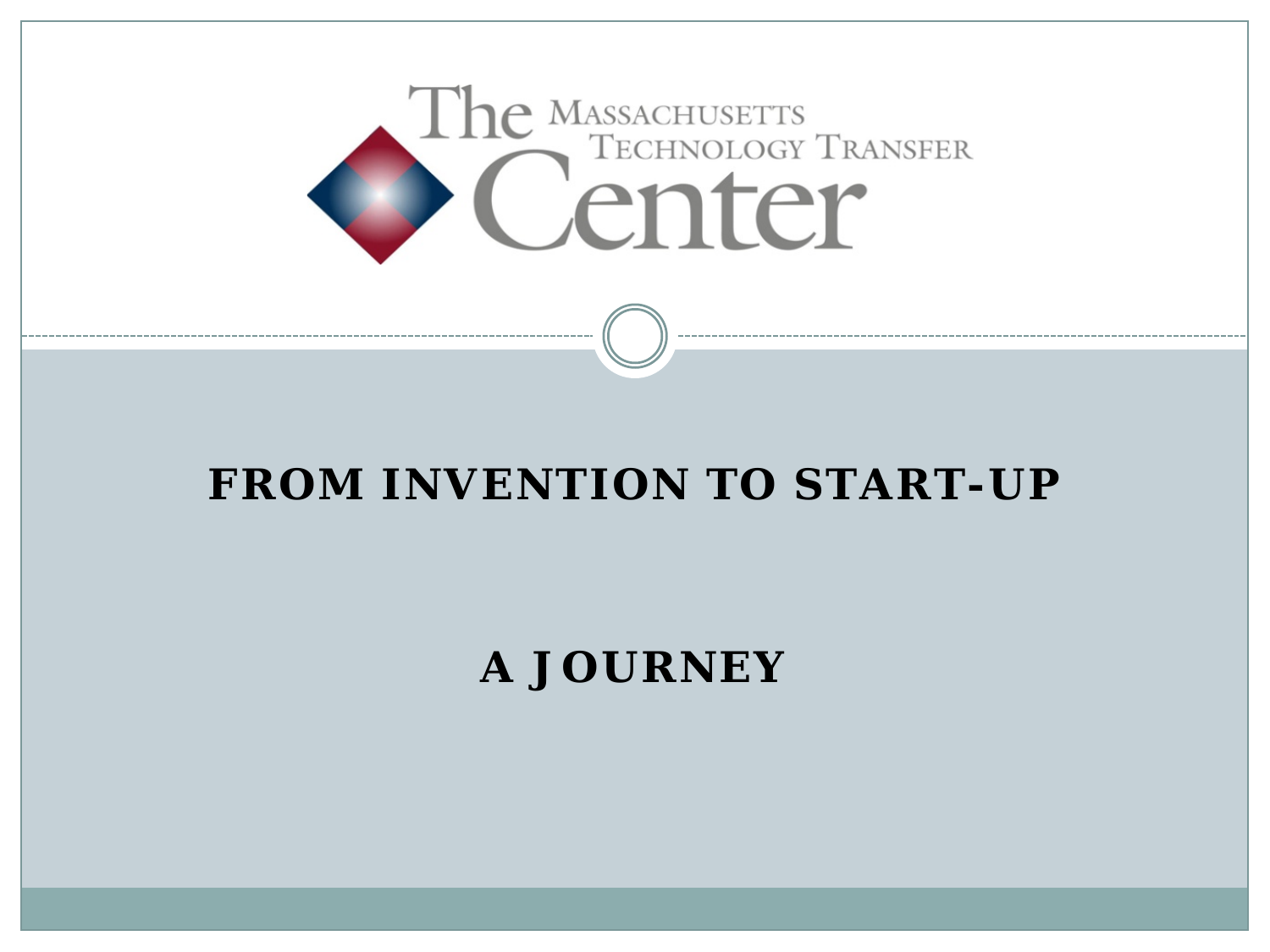### Invention

o Novel Useful Original Improvement Repeatable



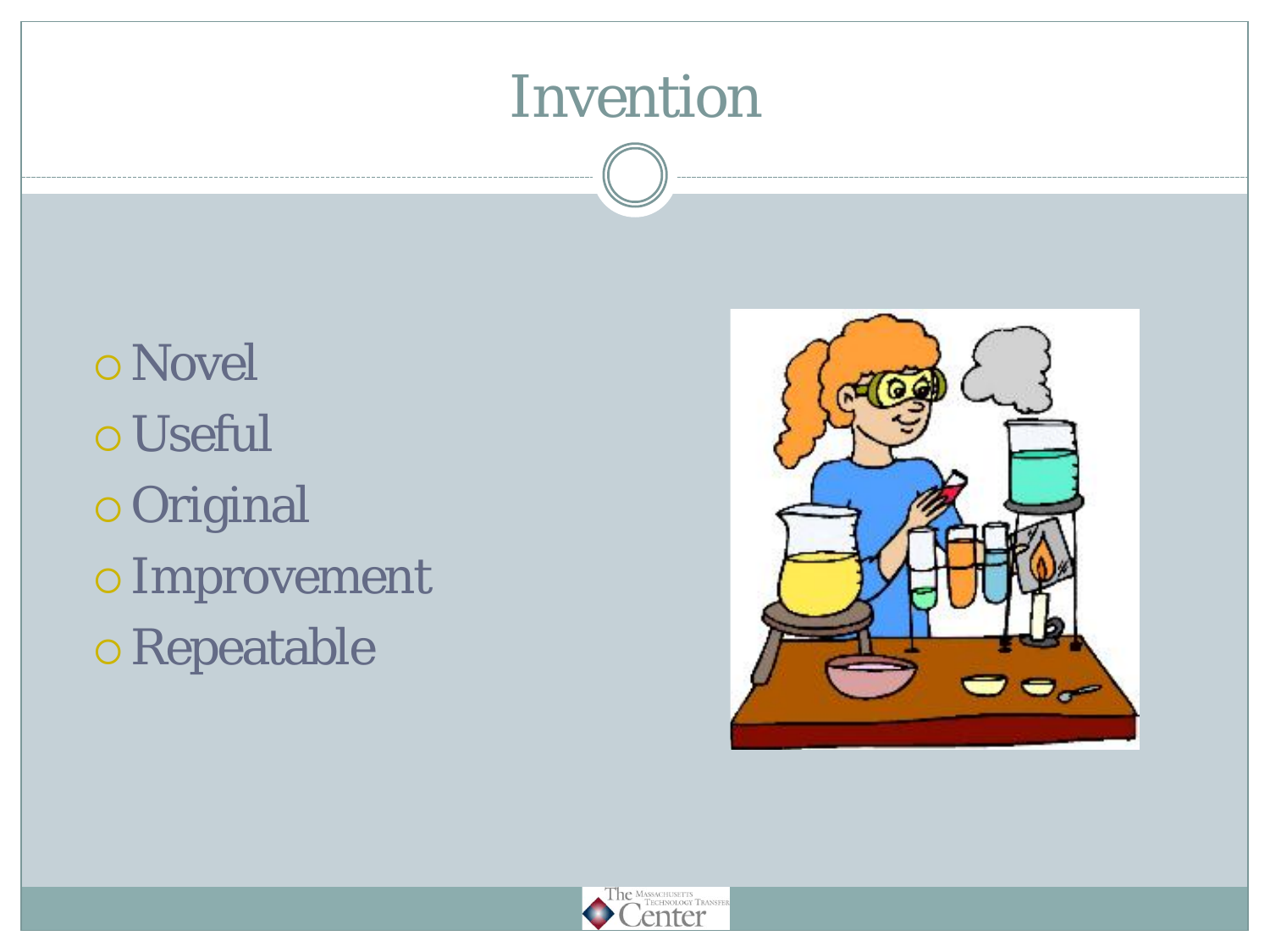# Disclosing the Invention

- Your employer/institution owns your technology
- Special cases
- Who invented
- What to expect
- What they do and what you do
- Public Disclosure what not to do!

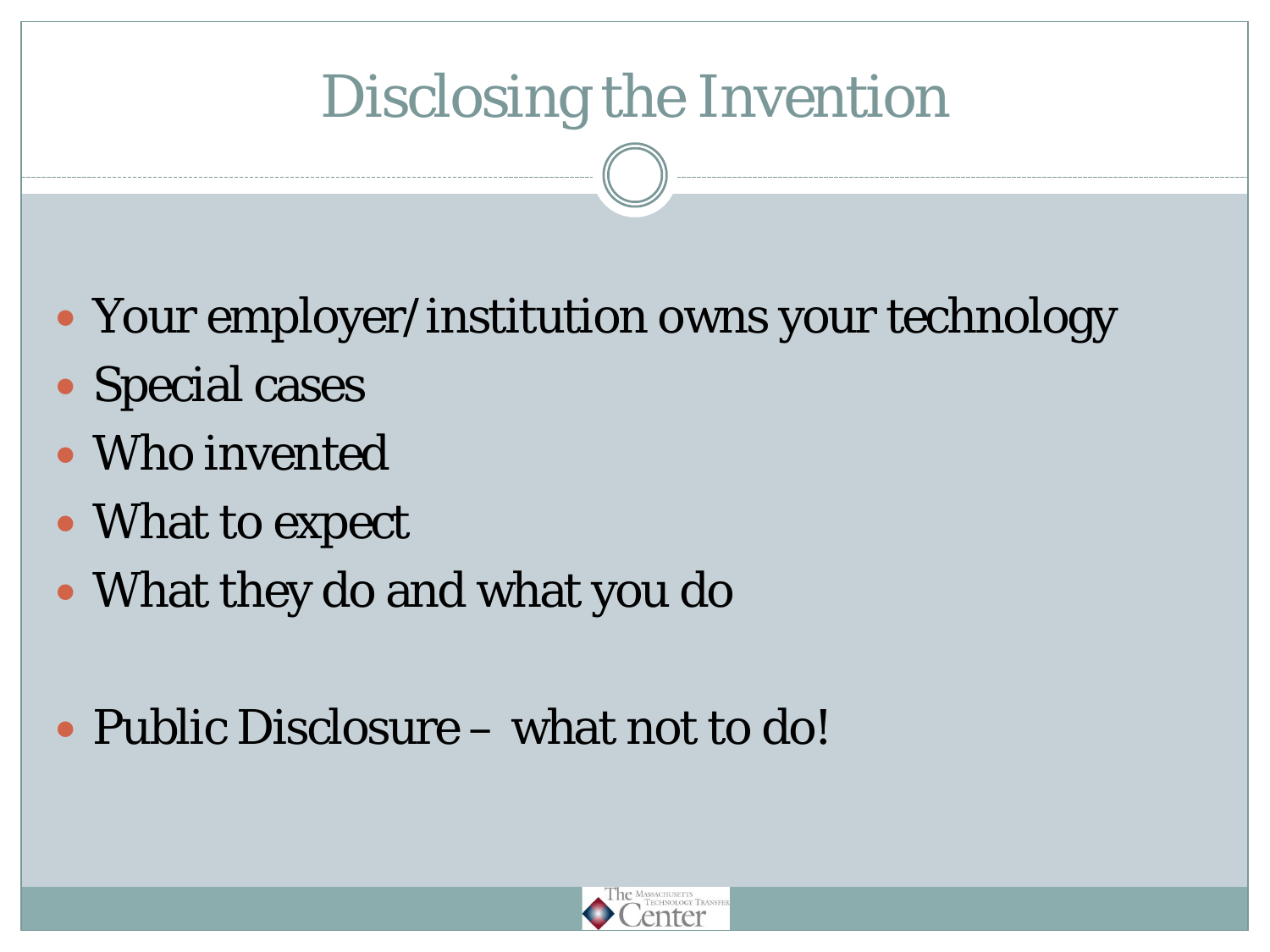# Proof of Concept

#### Demonstrate the feasibility of the invention

- Repeatable
- Within certain parameters
- In animal models

#### Definition of Proof of Concept depends on where you sit

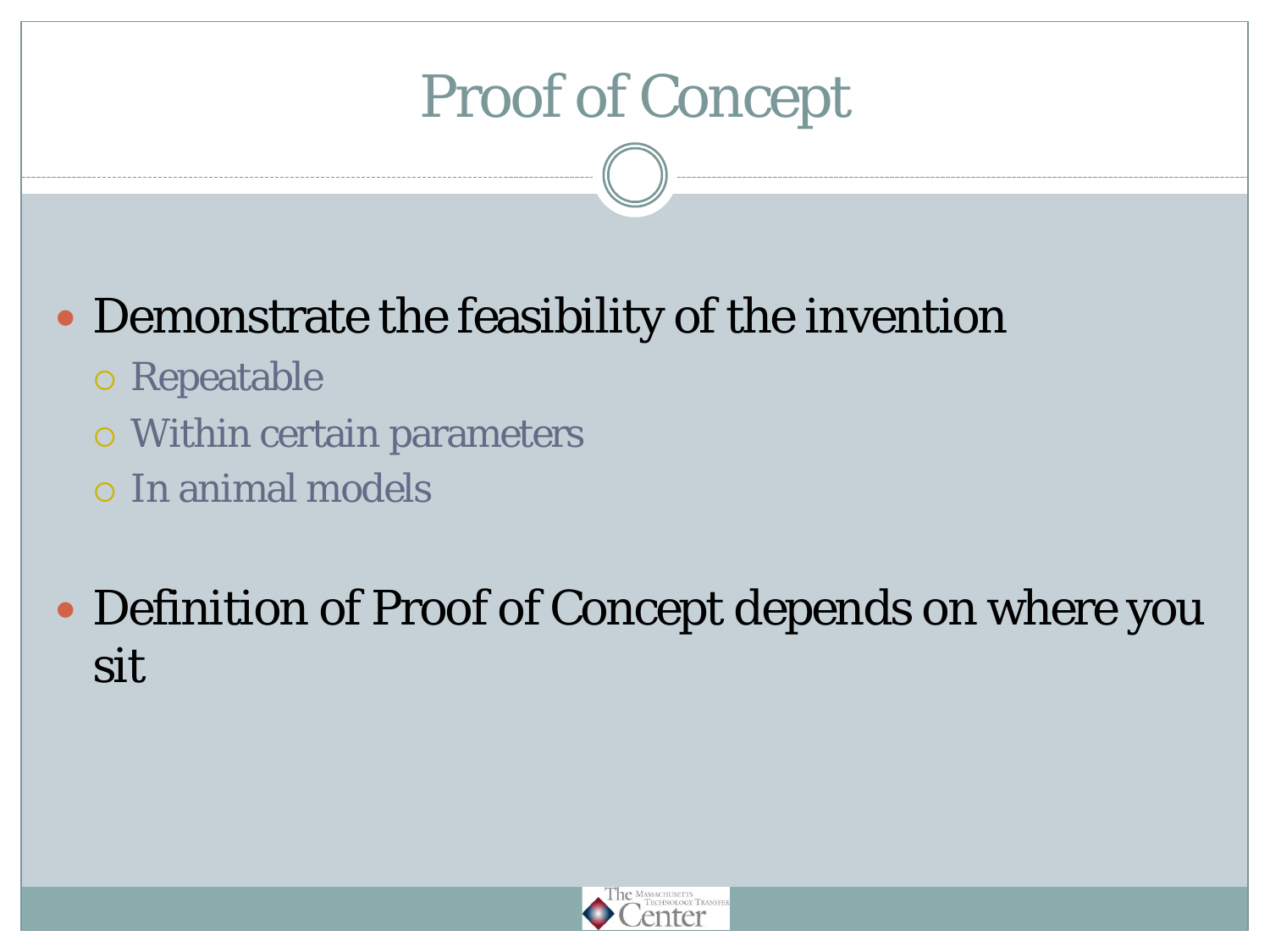# Finding Resources

#### • Within your institution

- Tech Transfer Office
- Other programs that support entrepreneurship and commercialization
- Alumni

#### Outside of your institution

 Multiple local programs that support entrepreneurship MTTC, TCN, ENET, MassBio, CIMIT etc....

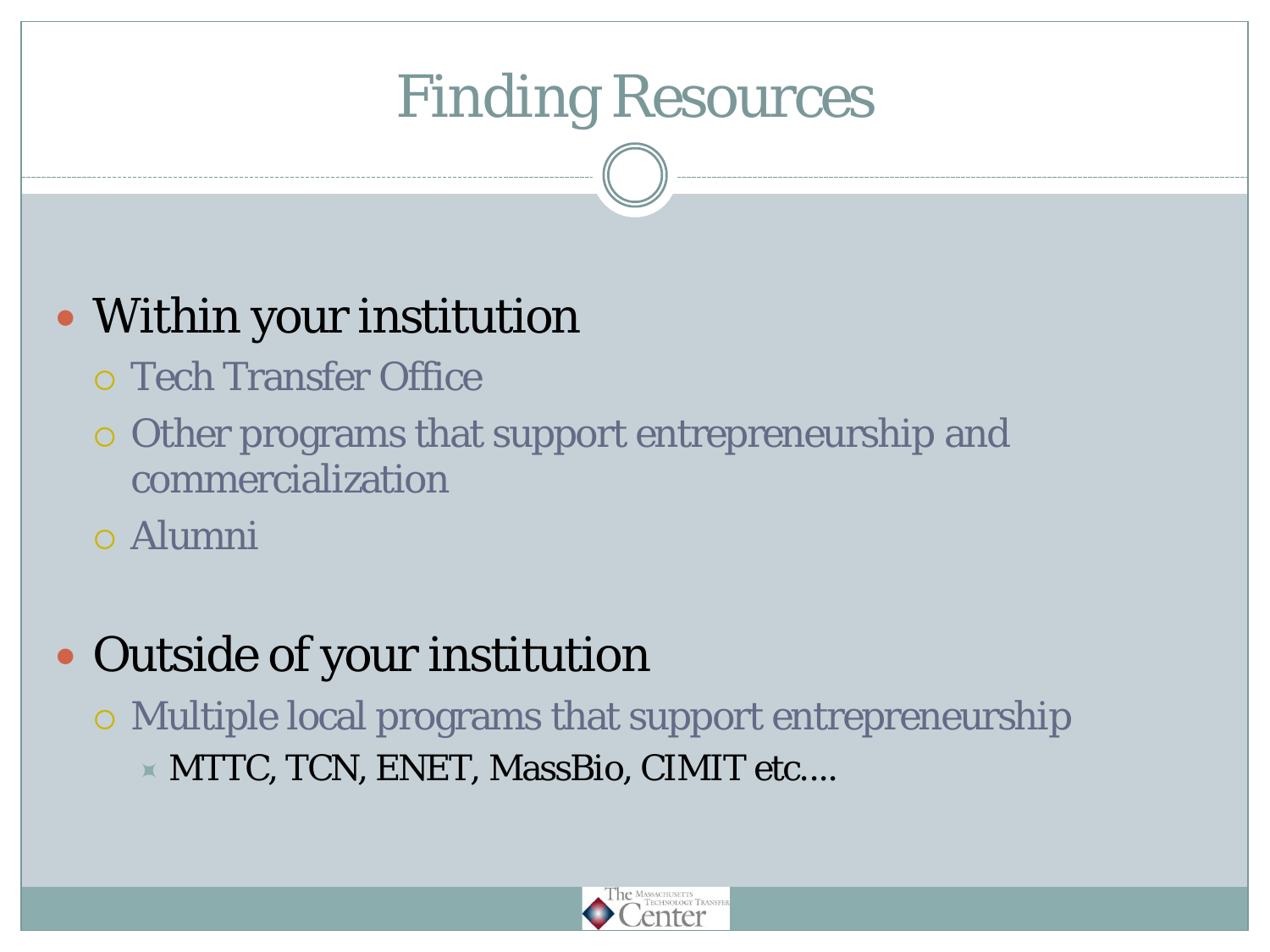# Finding Friends

### Lots of different types of friends:

- People at the same stage as you
- People who where you are in the recent past
- People who can guide you to resources
- People who are prepared to informally advice you
- People who will introduce you to key resources
- Coffee is cheap
- People want to be helpful
- Take advice and then decide on your strategy

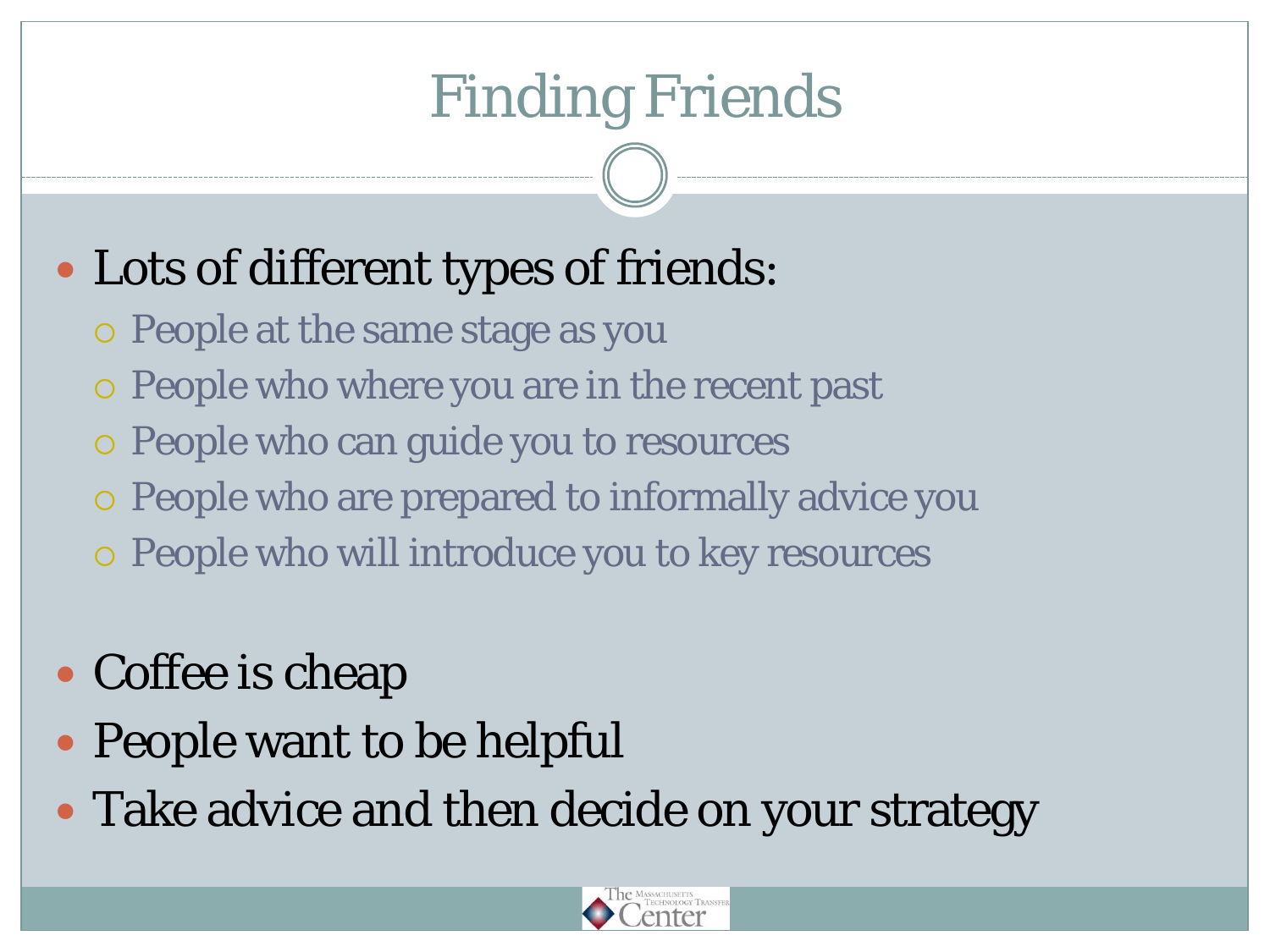# Deciding what you want to do

# **Stay**

- Security (?)
- Maintain a broad outlook and able to explore new areas
- Be a founder but not intimately involved in the day-to-day operation of the company
- Sit on the SAB

# Leave

- Uncertainty (?)
- Direct your innovation further down the commercialization path
- Be a fundamental part of the start-up
- Learn about business
- Stay with the company for start-up and growth phase

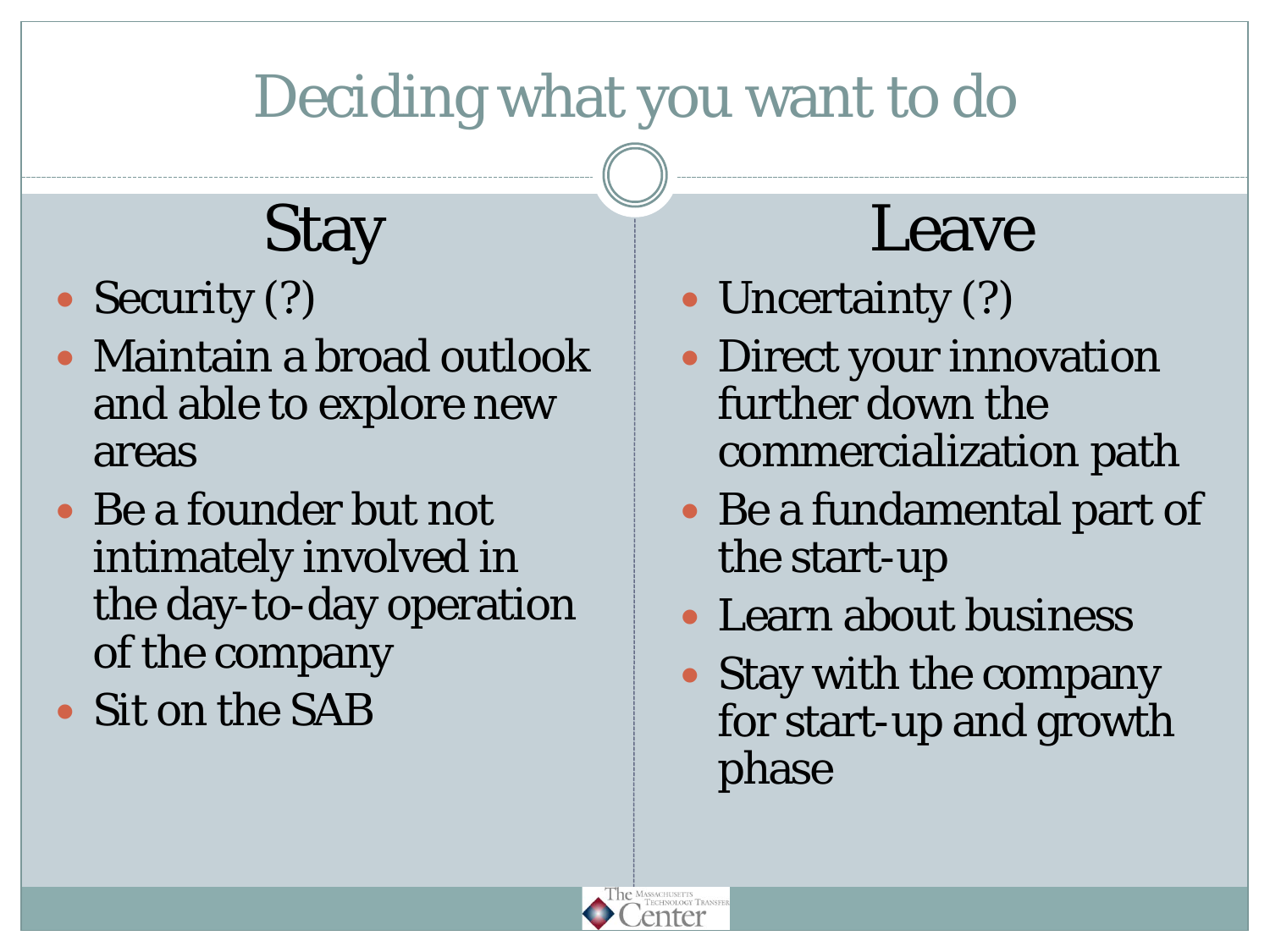# Taking the leap

- What to expect in your new start-up
- Getting the option/license
- Where to locate

### Professionals you need to hire:

- Attorneys
- Accountants
- Payroll
- Learning about business, especially finance, selling and HR management

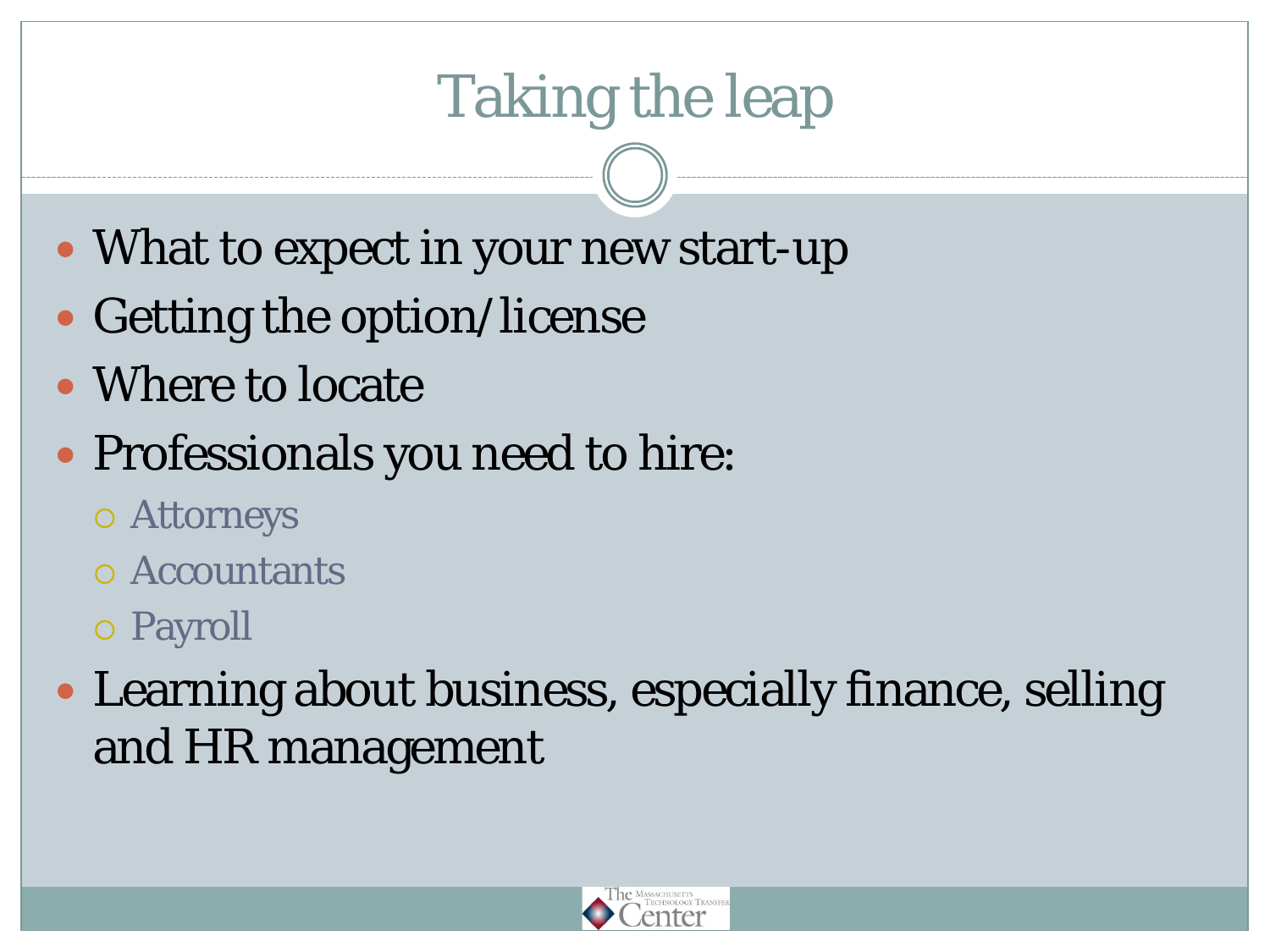## Staying at your institution

.... But working with your new company

- Role of a founder
- Scientific Advisory Boards
- What you may be allowed to do
- What you may not do
- Managing conflict of interest

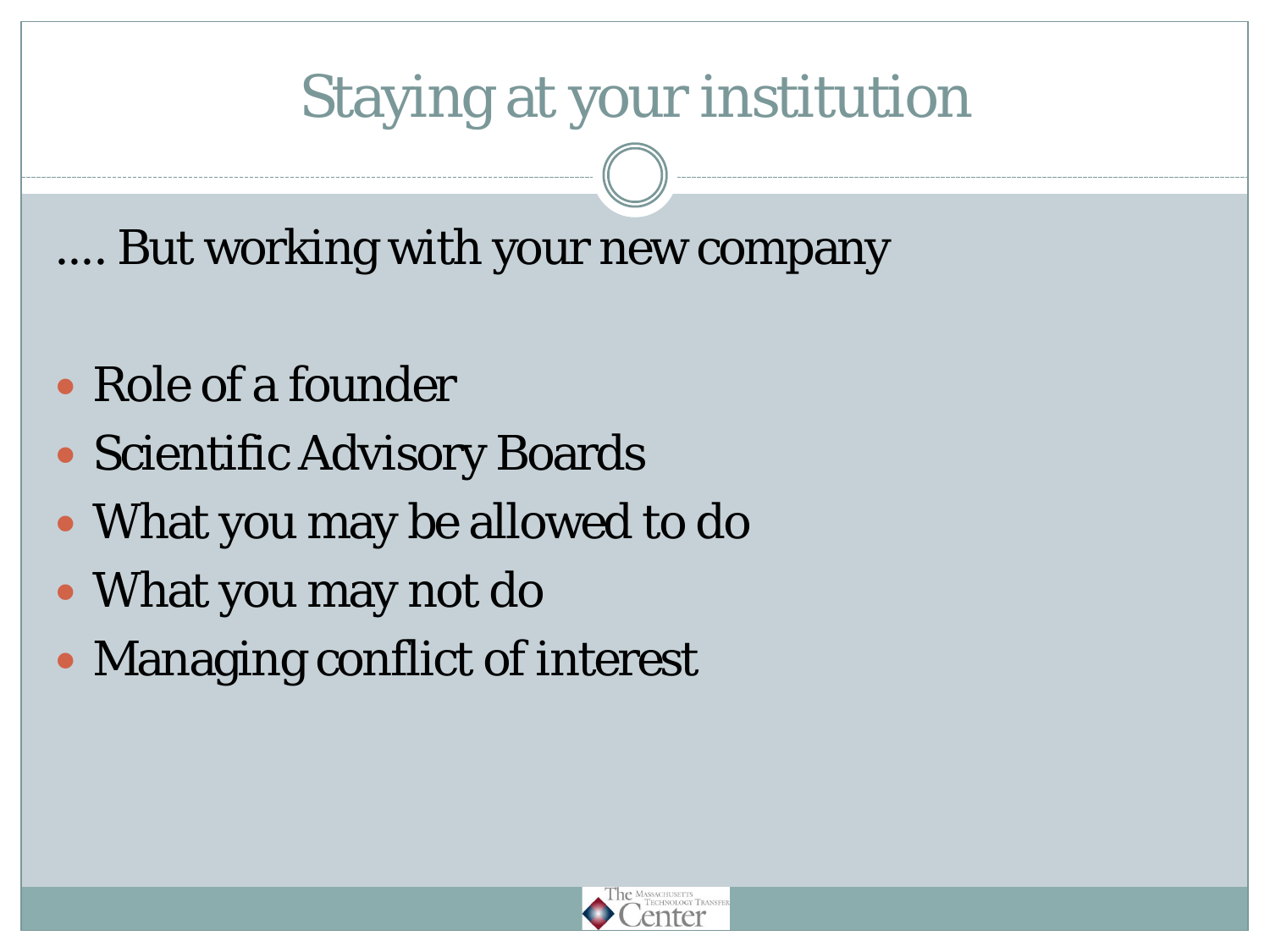## Institutions Served by the MTTC

Baystate Health Beth Israel Deaconess Medical Center Boston College Boston University Brandeis University<br>Brigham and Women's Hospital<br>Broad Institute Charles Stark Draper Laboratories Children's Hospital Dana-Farber Cancer Institute Forsyth Institute Hampshire College Harvard Medical School Harvard University Joslin Diabetes Center Mass Eye and Ear **MGH** McLean Hospital **MIT** 

Natick Army Labs Northeastern University The MITRE Corporation Tufts New England Medical Center Tufts University UMass Amherst UMass Boston UMass Dartmouth UMass Lowell UMass Medical School Western New England University Whitehead Institute Woods Hole Oceanographic Institution Worcester Polytechnic Institute